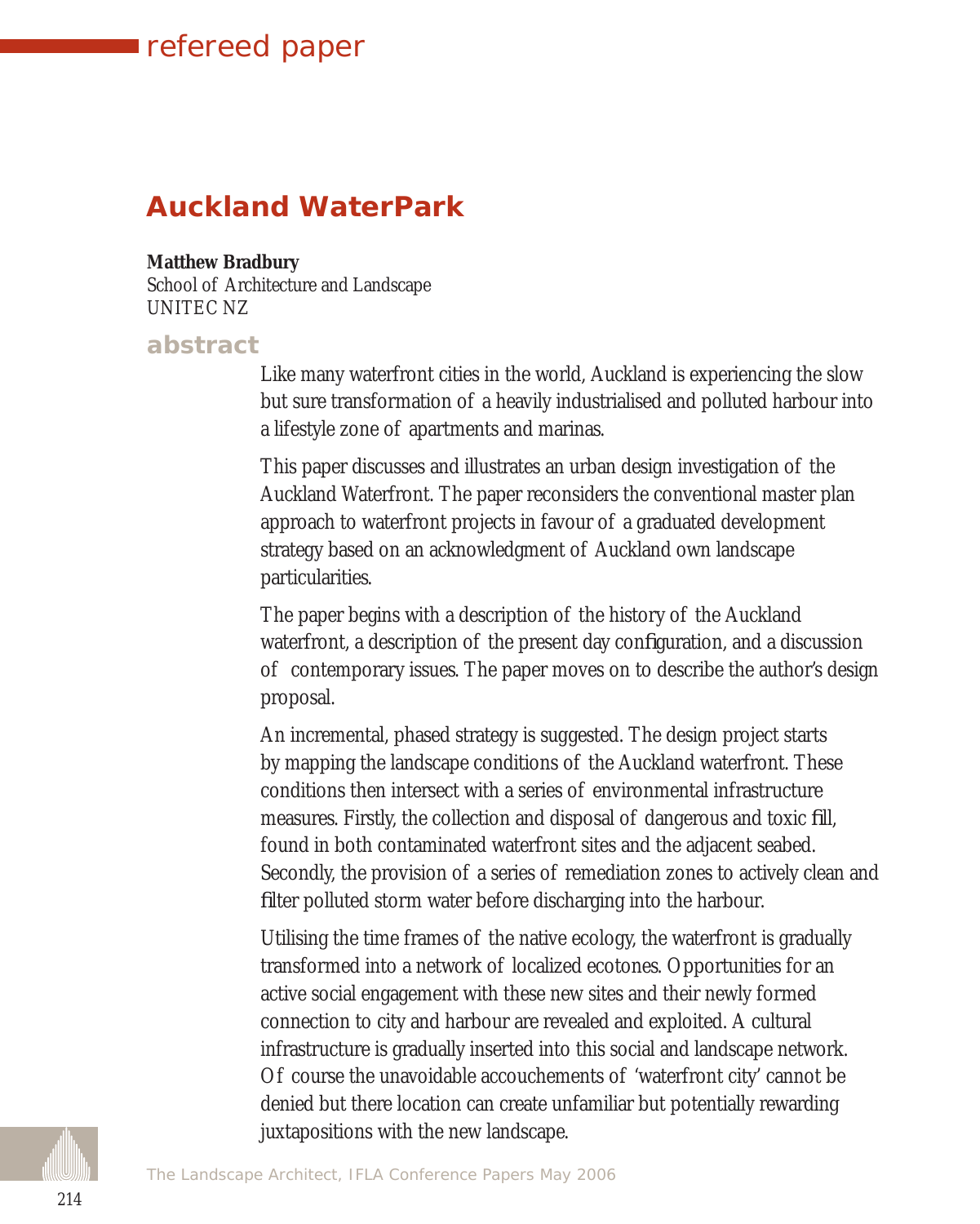A case study of the Queens Wharf is developed in detail to reveal how the initial mapping and environmental remediation strategies can be developed through an engagement with the techniques of garden making. In this case study, garden making is used as an instrumental, directive force to act on the newly discovered landscape conditions.

Gradually a unique urbanism is developed which eschews the traditional urbanism of Europe and North America. Moving beyond the limitations of the traditional fixed master plan, the Auckland WaterPark project demonstrates a fluid and moving development strategy, which acknowledges the time of both landscape and city.

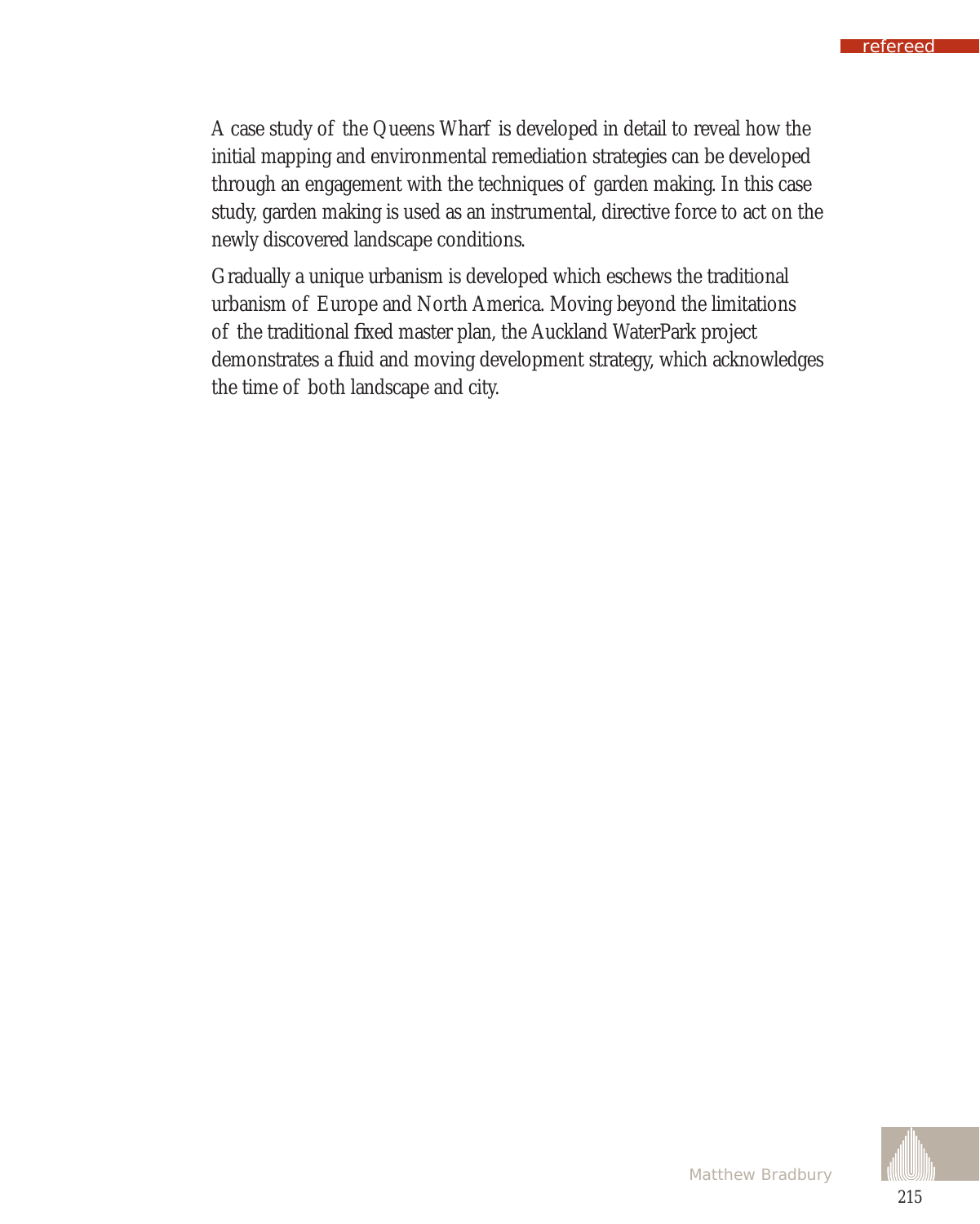## Auckland Waterfront—History

Auckland, New Zealand's largest city is located on an isthmus between two harbours, the Manukau and Waitamata. The centre of Auckland is located on the southern side of the Waitamata harbour, near the entrance to the Hauraki Gulf. The CBD is the usual mix of modernist towers mostly clustered around the central street of Auckland, Queen Street. Queen Street lies in a valley, a typical feature of the topography of this area, which is made up of a series of undulating bays and headlands, connected to ridges and gullies running from north to south.

Before human habitation, the original flora of this littoral was a complex mix of ecotones spread over an intertidal region of fresh and salt water.

The first human settlement of the Tamaki / Auckland isthmus was by Maori.<sup>11</sup> Their occupation of the Waitamata followed the existing geography, with iwi, small family based groups, settling in the bays with easy access to kai moana (sea food). Pa, fortified villages constructed by terracing the existing topography, occupied the headlands.

The area, which is now occupied by central Auckland, was a fragment of this typical terrain. Two parallel ridges, with two pa located at the ends; Te Ngahuwera to the west and Te Rereanga-orati to the east. The Waihorotiu Stream ran in the gully between the ridges out to Horotui Bay.

In 1840, the English Lieutenant Governor, William Hobson, aided by the Surveyor General, Felton Matthews, chose Horotui Bay as the site of a new capital city, to be named after Hobson political patron, Lord Auckland<sup>22</sup>. The Ngati Whatua Chief, Te Kawau, gifted 3000 acres to the Crown, and a flagpole was erected on Te Rereanga-orati on the 16<sup>th</sup> of September 1840.

Early European occupation followed a similar pattern to Maori settlement, with buildings spreading out along the bays; the European names clearly denoting the new uses and status of the bays.

Horotui Bay became Commercial Bay, to the east; Te Rereanga-orati was renamed Point Britomat, then came Official Bay and Mechanics Bay. West of Commercial Bay was located Freeman's Bay, then St Mary's Bay.

As Commercial Bay developed, the first street was formed, Shortland Street, connecting the bay to Pt. Britomart. Here on rising ground, were situated Auckland's first businesses, at the Point, a barrack was built, and behind that, Auckland's first church, St Paul's. Princes Street was built along the ridge connecting the barracks and church with Government House, the seat of the English viceroy and later the location of Auckland merchants.

The Waihorotiu Stream became Auckland first sewer, this was gradually enclosed to become the Ligar Canal, formed the base of Queen Street, Auckland's first shopping street.

The Port of Auckland started with the first wharf, located between Official Bay and Mechanics Bay in 1851. The Queen Street wharf, located in Commercial Bay, was started in 1852. Colonial Auckland also used reclamation to construct the port, a method that still continues today.

The first major reclamation was the filling of Commercial Bay and the construction of a new street, Customs Street, to front the waterfront. The fill came from the demolition of Pt. Britomart in 1870. Reclamation continued in Commercial Bay with a further extension to a new waterfront edge, which became Quay Street in 1890.

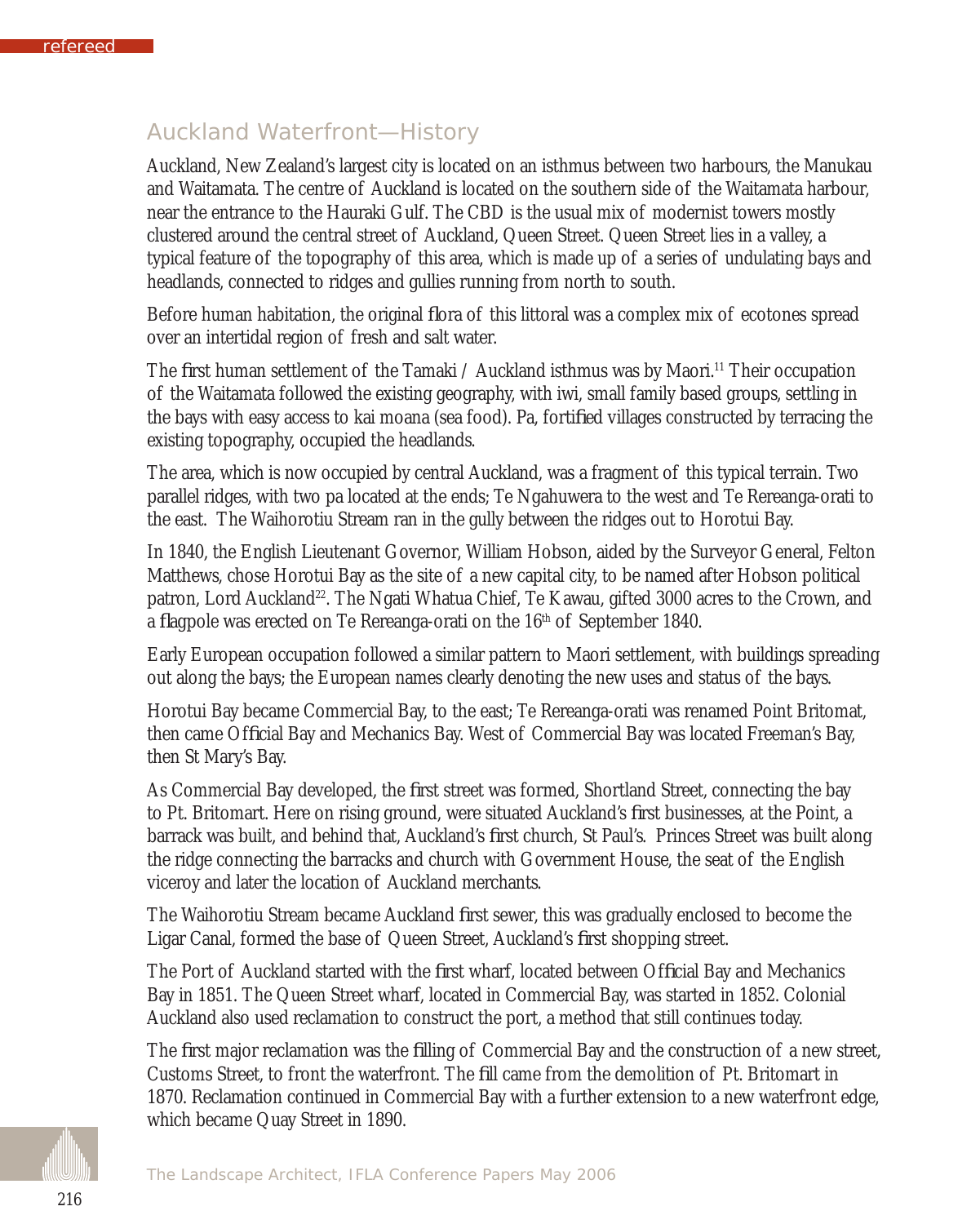Freeman's Bay was reclaimed from 1886–1917; this area was developed as a new recreation ground, Victoria Park. To the north, new reclamation was constructed in the 1930s, which became the Western Reclamation.

Mechanics Bay was reclaimed from 1872–1915, this area became the site of extensive railway infrastructure for both passenger and port transport. Further reclamation and wharf construction took place in this area with the building of Jellicoe Wharf in 1950, Freyberg Wharf in 1961 and the first container port, Fergusson terminal in 1971. Bledisloe and Kings Wharf were amalgamated in 1985 to form the Axis Bledisloe container terminal.

The building of the harbour bridge and approach infrastructure in the late 50s was responsible for the reclamation of St Mary's Bay. To the north of the new bridge onramp, a large marina was built, Westhaven.

## Auckland Waterfront—the present day

Despite the 150 years of urbanisation, Auckland's CBD still retains the original topography of hills and gullies, however the original landscape of bays has disappeared under an extensive 'apron' of reclaimed land.

Auckland's waterfront now can be divided into roughly two parts; to the west, a mix of marinas, ships industry, and storage facilities, to the east, the extensive wharf infrastructure of a working port.

It is in the centre of the waterfront, in the lower Queen Street area, that new, non-port developments have begun. The first of these was the development of Princes Wharf in the early 90s. The overseas terminal and port warehouses where converted to an apartment and hotel complex. To the west of this wharf was located the fishing boat harbour. The second waterfront development was the transformation of this area into the Viaduct Basin.

Driven by New Zealand's victory in the Americas Cup, a ten-hectare redevelopment of the basin was initiated. The Roma Group developed the initial master plan. Based on a new urbanist model, the plan envisioned a grid of 4–5 story buildings to replace the aging port buildings and fruit and vegetable market. Public space was provided by a promenade along the new waterfront with the provision for a civic plaza in the centre of the new waterfront promenade. The public infrastructure of the Basin was completed in 1999; the area has now been fully built out with a familiar mix of apartments, bars, and restaurants.

Future plans for the Auckland waterfront confirm a west/east separation on the Queen Street axis. Port development and activities are to continue to the east, while the new waterfront of apartments and offices is planned to gradually occupy the western part of the waterfront.

### Auckland Waterfront—issues

A number of important issues have developed in the course of the sixteen years of new urban development. One interesting issue is the popular reaction to Viaduct Basin development.

The Viaduct Basin waterfront development exhibits all the generic characteristic of 'port town'; the promenade around the water, the historic sailing boats, the public art programme, the ubiquitous bars, restaurants and apartments. Only the height of the surrounding buildings informs

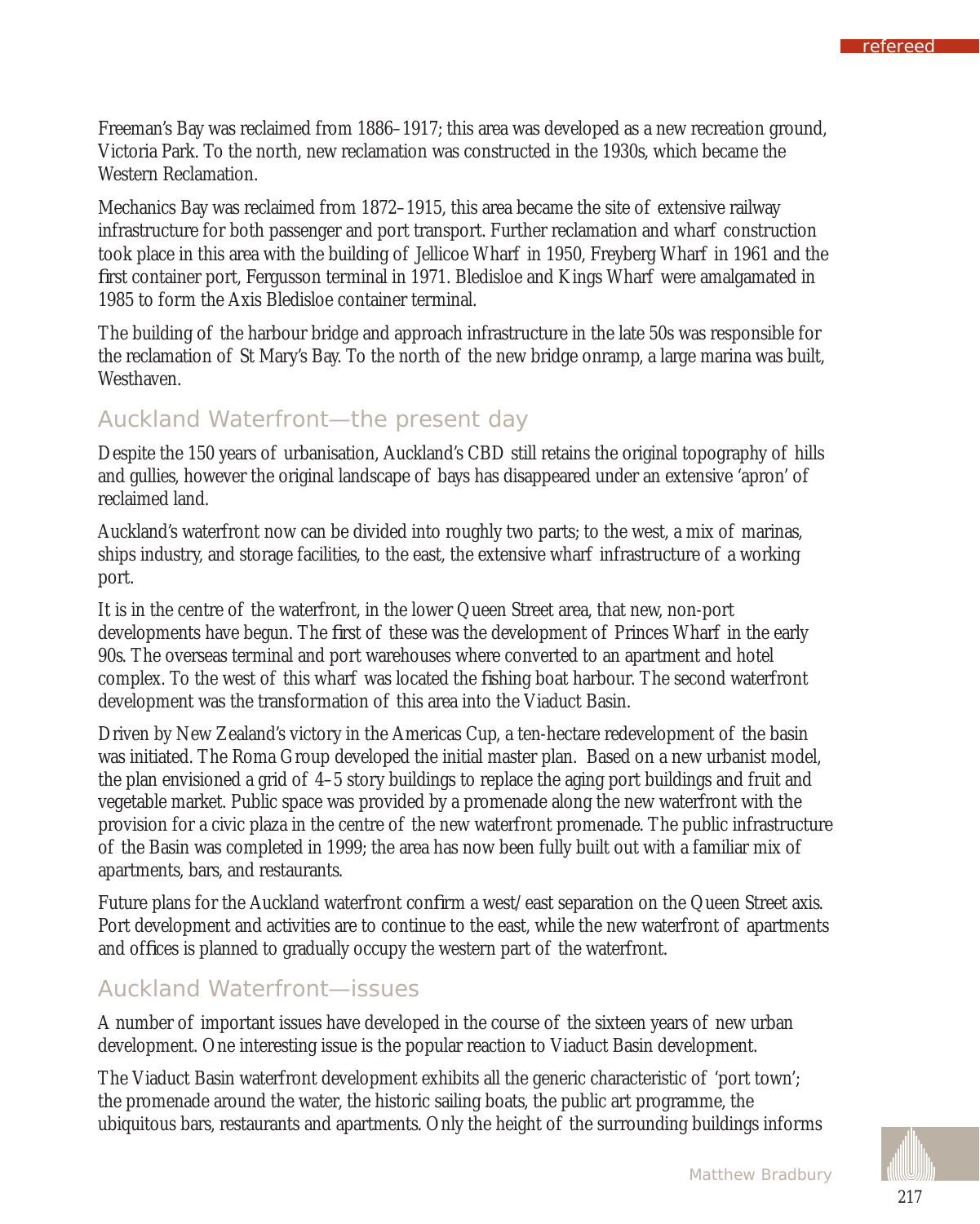us that we are in Auckland rather than the Melbourne Dockland. While public space has been provided, its actual use as a communal realm is problematic. With the construction of expensive new apartments, residential groups have become influential in imposing a suburban like calm on adjoining civic spaces.

In the present debate over the proposed development of other parts of the Auckland Waterfront, citizen groups have expressed concern that this scenario is not repeated. One popular suggestion to ameliorate the generic waterfront city model is to ensure that a greater proportion of any future development is devoted to public space. In particular, the provision of a large-scale public park in any new waterfront development has been proposed and enthusiastically endorsed in the popular debate.

Another important, although not as well publicised issue, is the problem of pollution. The Auckland waterfront is still a highly contaminated landscape. Untreated and heavily polluted stormwater enters the Waitamata from the three catchment areas of the CBD; Freeman's Bay, Queen Street and Parnell. After heavy rainfalls highly visible and toxic plumes can be clearly seen from the waterfront. There are also areas of major site contamination. The most important terrestrial zone is the petro chemical contamination of the Tank farm, an area within the Western Reclamation. The other major site contamination is polluted marine sediment, the legacy of over one hundred years of antifouling and other ship industry detritus.

### Remediation

One of the best-accepted practices for cleaning and remediating contaminated marine sediment and contaminated fill is to use Phytoremediation. This is a process where plants are used to remove harmful chemicals from polluted ground. Firstly, existing marine sediment is dredged and collected. Salix and Populus species are then planted in the contaminated fill; certain pollutants are drawn into the trees system, gradually removing the harmful contaminates.<sup>33</sup>

The remediation of contaminated stormwater is a better-known process. Stormwater is collected and cleaned through a number of processes including filtering through vegetation, to remove harmful pollutants before being released into natural watercourses, streams, or the sea<sup>44</sup>

## Auckland Waterpark Design Proposal

#### *Introduction*

The contemporary Auckland waterfront presents a number of seemingly irreconcilable issues; the transformation of an industrial marine environment, the requirements of real estate development, the public desire for genuine public space, and the necessity for a remedial environmental infrastructure.

The author has developed a design project, which starts to address these disparate issues by avoiding traditional urban design solutions. Instead, the project, Auckland WaterPark, starts by reconceptualizing the Auckland's waterfront as a landscape rather than a city.

The development of the project fall into two parts, the first examines the whole of the Auckland waterfront and develops a new kind of urban design methodology based on a study and privileging of existing landscape conditions. These conditions are then intersected with environmental remediation techniques to help ameliorate the serious environmental degradation of the waterfront.

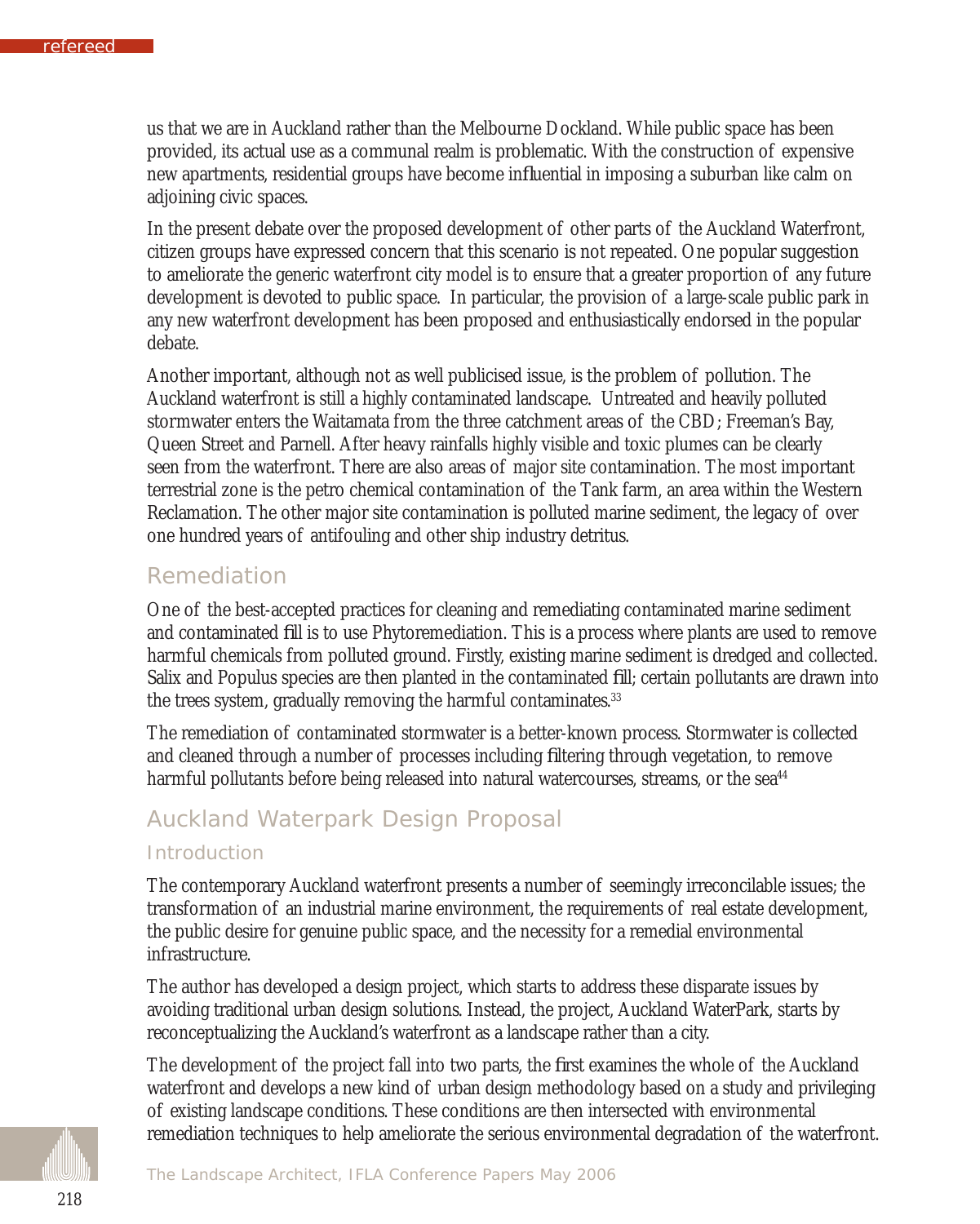The second part of the project looks at one part of the waterfront, the Queens Wharf. Here the proposal is deepened by exploring the idea of garden making as a way of giving an active design direction to the landscape discoveries made in the first part of the project.

#### *Design process*

- 1 Mapping the existing and conjectured landscape conditions using a GIS programme, ArcView.
- 2 The construction of design process using GIS techniques to both represent landscape conditions and model future development and interactions.
- 3 The privileging of the landscape over other conditions such as architecture or conventional urban design.
- 4 The intersection of mapped landscape conditions with environmental remediation techniques.

### *Mapping*

To rethink the waterfront as a landscape necessitated an analysis of the existing topography of the CBD and Port. The project found three landscapes; the first is the existing landscape of ridges, valleys, and the reclaimed land of the waterfront infrastructure. The second is the hydrological landscape of freshwater, stormwater, and saltwater, governed by tidal movement and rainfall. And the third is the historical landscape of native ecotones.

To make these landscape visible necessitated finding a way to represent them, their possible manifestations and any congruencies with environmental operations. Using a GIS programme, ArcView, the project redrew the Auckland waterfront as topography, both terrestrial and submarine. From this terrain other maps were developed; Aspect, the direction that the terrain of the waterfront has to the sun, Hill Shade, what part of the terrain is in shade, Slope, where do the steeper and shallow slopes exist, and Hydrology, where do overland flow paths occur.

This analysis revealed a fundamentally different view of the city than that revealed by conventional urban design analysis. Reconceptualizing the city as something larger than building and the spaces they enclose, opens up a process, which can fold in complex social and environmental issues that are often elided in more conventional analysis and design

### *Combination of landscape maps with remediation techniques*

The next stage of the project was to map the intersection of the new landscape conditions with ecologically timed remediation processes; to generate a new landscape based development strategy.

### *Remediation of contaminated marine sediment*

The slope diagram was analysed, the steepest areas where 'buffered' or enlarged. These areas where identified as places where dredged marine sediment could be located. Some of these areas are on land; some on man made structures, like wharfs, some on the actual seabed. The areas located on the seabed are built up by using existing reclamation techniques, mixing dredged marine fill with cement, to form a stable platform above sea level. Further dredged fill can be placed on top of this platform.

All the areas where the dredged fill is placed are planted with Populus and Salix species. After two years, these trees are gradually harvested and replaced with indigenous species from the local coastal cliff eco tone including; Pohutakawa, *Metrosideros excelsa*, Karo, *Pittosporum crassifolium*, Taupata, *Coprosma repens*, Houpara, *Pseudopanax lessonii* and *Astelia banksii5 .* 

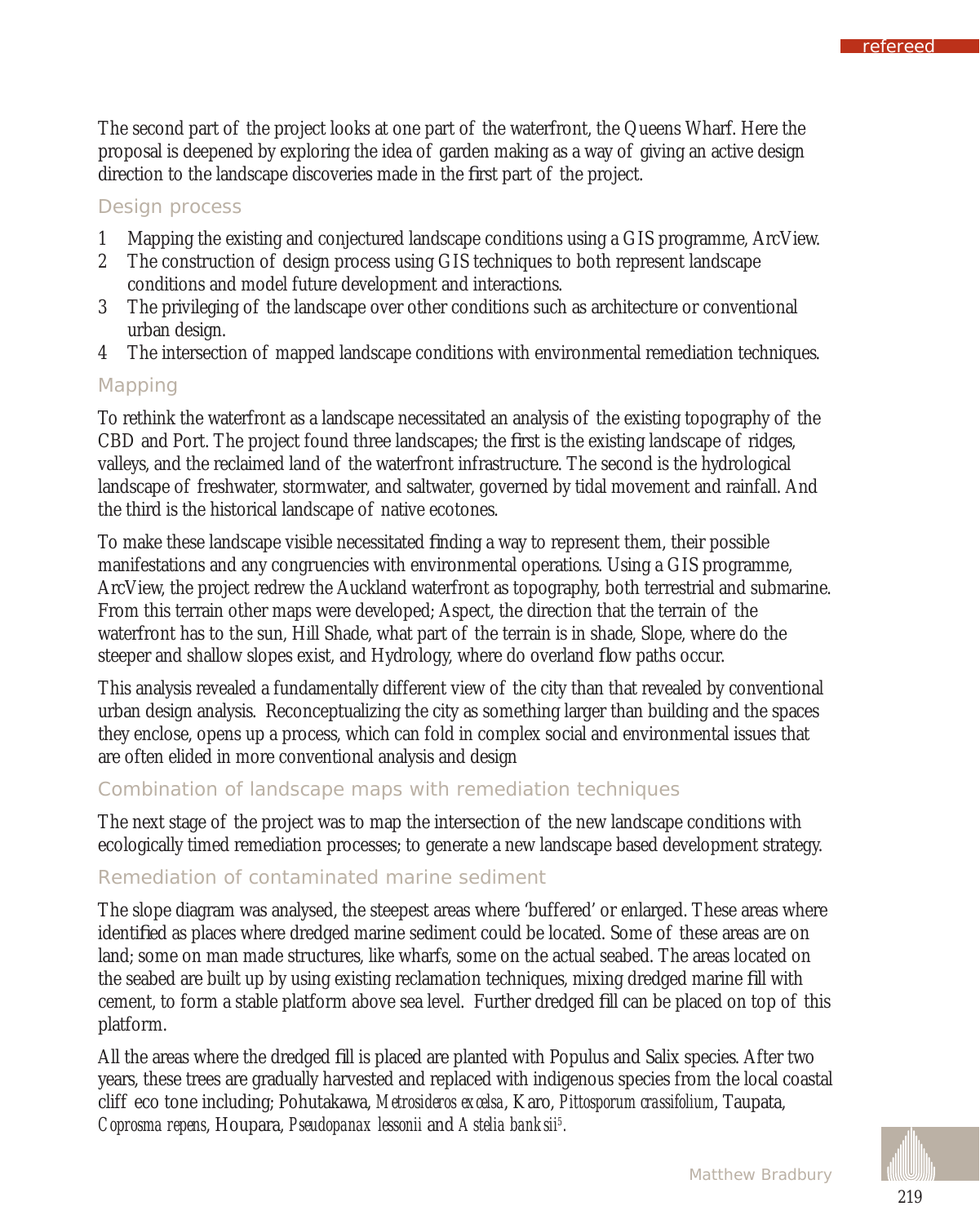### *Remediation of contaminated stormwater*

The overland flow path map combine with the existing exit points for the stormwater of the three CBD catchment areas. This new map points to the location of stormwater remediation treatment areas. The area necessary for the treatment of the stormwater is formed either by the deformation of existing reclamation or by the formation of 'atolls' through the construction of the phytoremediation terrain on the existing seabed. Behind this new topography, the seabed of the 'lagoon' is raised to form a sloping gradient from the stormwater outlet to the sea. The lagoon is constructed to allow for the standard remedial stormwater treatment using indigenous wetland planting such as; Raupo, *Typha orientalis, Baumea articulata,* and *B. rubiginosa*. The 'atoll' wall is shaped to allow the natural tidal flows to both flush and receive the polished stormwater.

### *Restoration of saltwater ecotone*

The northern-faced areas in the aspect diagram are chosen as the best areas for the restoration of the native salt marsh and meadow, once a common eco tone in this region. The topography of the northern-faced areas, wharf or reclamation is physically deformed to allow for the tidal flow. Selected species such as Oi Oi, *Letocarpus similis*, Sea rush, *Juncus maritmus*, *Cyprerus ustulathus, Isopletus nodosa, Baumea juncea*, Glasswort, *Sarcocornia quinquefl ora*, Makoko, *Samolus repens,* and Remuremu, *Sellicans radicans* are planted in these areas.

The construction of the three new landscapes; the phytoremediation terrain, the building of the remediation wetland and the construction of the salt meadow/ marsh, sets in motion an interplay between the growth of different species with the rhythm of stormwater flows and tidal movement. The three landscapes are interconnected, treated stormwater flows through the fissures in the phytoremediation mounds and over the restored wetland habitats.

This new ground is a temporal landscape, an environment governed by ecological processes that are both opened ended and latent.

## Building Programme

It is within this new terrain that opportunity for developing new building programmes can occur. Initially the new landscape acts a little like a constraint diagram, building platforms occur in the spaces left over from the landscape operations. Their functions are resolved in a 'Dutch' manner, that is, as a pragmatic real estate calculation. However the project suggests that while a functional programme may well be the first response to the new sites, the unavoidable adjacencies of building programme with three powerful new landscapes will inevitably generate an unprecedented urbanism. Apartments next to remediation wetlands, art galleries beside salt marshes, and cafes by phytoremediation mounds. This project suggests that the social communality of the new buildings and social possibility of the new landscape, will lead to a connectedness between architecture and landscape, generating a rich and unique urbanism.

The Auckland WaterPark project demonstrates that by opening a project up to the temporal and local landscape, a richer, open ended process can be engaged with, rather that the stasis of the master plan.

Connecting to the multitude of sequential rhythms that the landscape generates, plant growth, contamination rehabilitation, tidal movement, overland flow paths, helps to connect the city to the

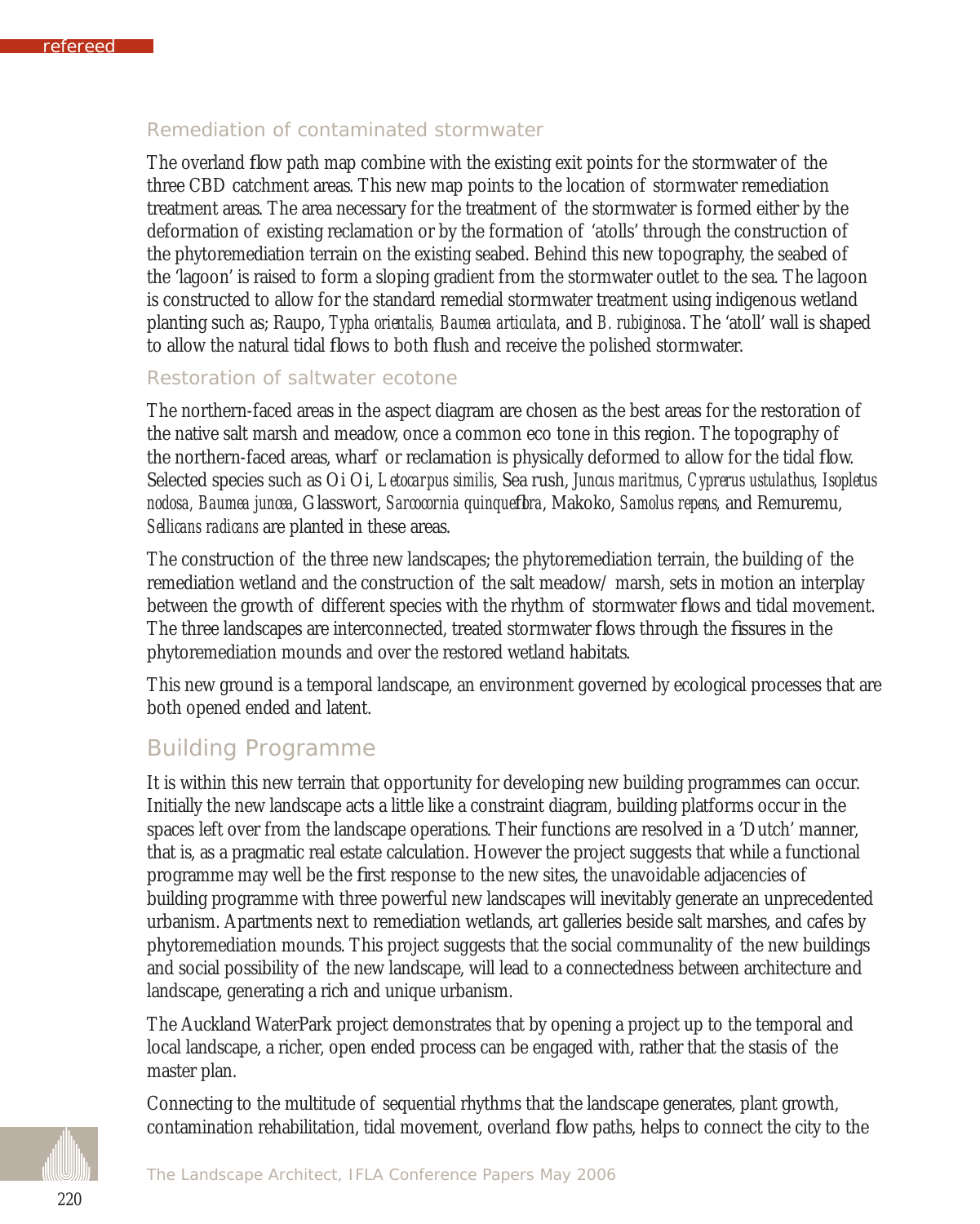temporal particularities of the site. Environmental rehabilitation is no longer ignored or treated as something separate from the city, but as an integral part of its development.

The building programme, while following the contingencies of real estate speculation, can avoid the banality of the neotradionalist model.

# **Auckland Waterpark Case study—Queens Wharf**

## *Introduction*

The first part of the Auckland WaterPark design project addresses the first two concerns that where outlined at the beginning of the paper.

How to develop a new model of urban development that avoids a generic waterfront urbanism and how to ameliorates serious environmental pollution.

However the project could be critiqued as simply a neofunctionalist strategy, where the design is the result of a particular process, a fait accompli with no possible equivocation because of an ecological alibi

The Auckland WaterPark project aims to move beyond this purposeful and efficient attitude without resorting to the strategy of the 'deliberate hand'. The project seeks to retain the openness and possibilities demonstrated by the use of the ecological cycles of the new landscape. The project also values the unexpected juxtapositions and intersections between these new rhythm and those of the city. To explore in greater detail these possibilities, a case study site has been chosen, Queens Wharf, in the centre of the Auckland waterfront.

### *History*

Queens Wharf is a critical site in the Auckland waterfront. It is located on the original site of Auckland's largest wharf, the connection of New Zealand to the outside world. In the 19<sup>th</sup> century, the wharf formed a contiguous surface with Queen Street, acting as both an infrastructure link to the interior of New Zealand, for the export of raw materials, and as the port for manufactured goods from England. It was also the city social space, as shown by the presence of innumerable strollers and layabouts in almost every image.

This connection was cut of by construction of Quay Street and Customs Street, and the privatisation of port activities.

## *Queens Wharf—present day*

However the southern end of Queens Wharf still has a busy social programme. Starting with the arrival of the commuters on the cross harbour ferries at eight thirty am, the space at the intersection of Queens Wharf and Quay Street is busy with officer workers at ten, twelve and three o'clock. The commuter rush starts again at five pm. At night the waterfront becomes a party zone with hundreds, descending on the waterfront, in particular, the bars and restaurants of Princes Wharf and the Viaduct Basin.



refereed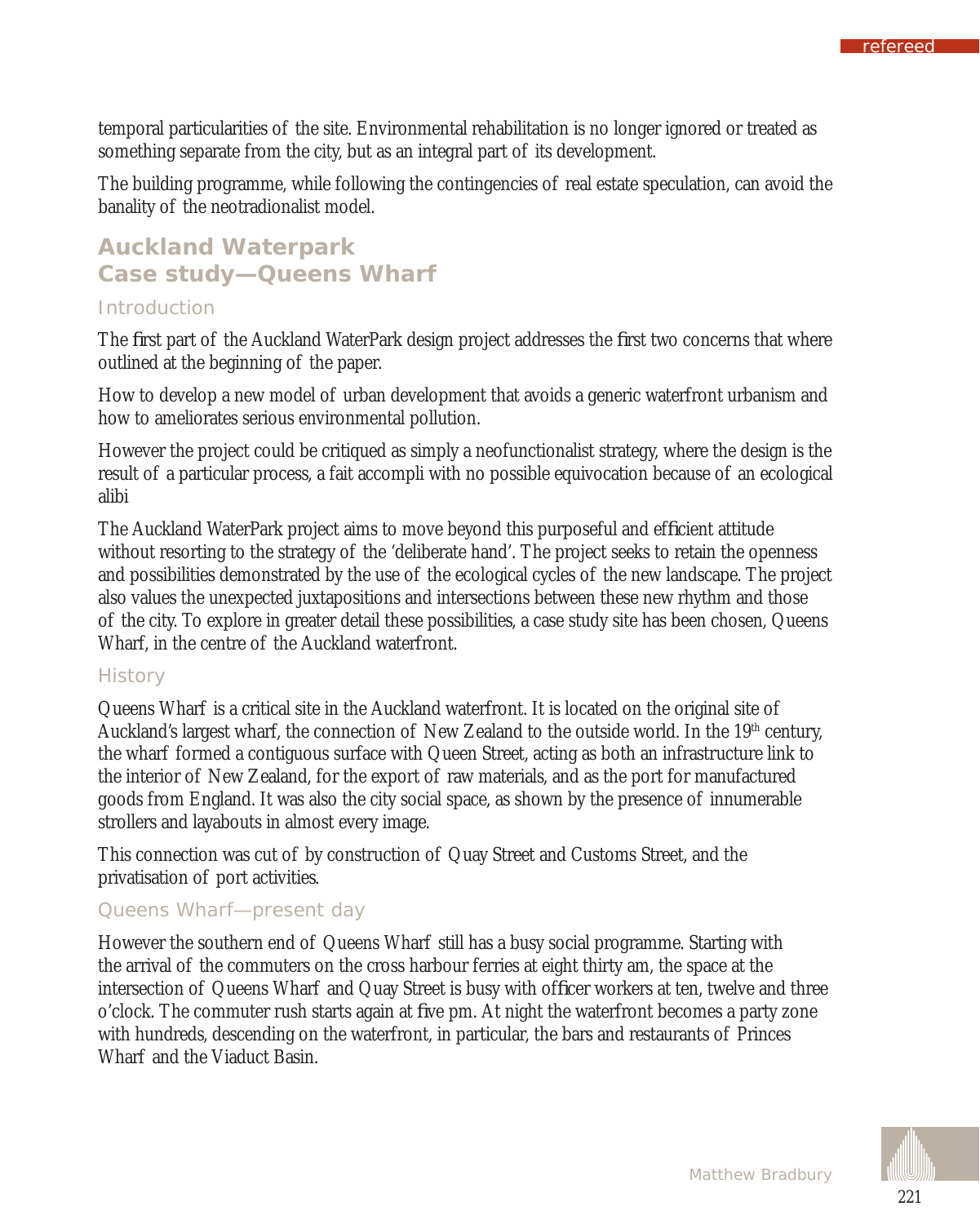### *Queens Wharf—issues*

The future of Queens Wharf is part of the contemporary urban debate in Auckland. A number of social, civic, functional, and real estate goals have been articulated.

One of the most important is the possibility of a new civic role for the wharf. With the recent extension of Queen Street to Quay Street and the transfer of heavy port activity, there is a new possibility of linking the public space of Queen Street to Queens Wharf. Two possible scenarios could develop from this situation.

The first is the possibility of a contiguous link from Queen Street to the northern end of Queens Wharf and the connection of this site to the sea. Some possibilities that have been mooted for this northerly termination are; a civic plaza, a great stair, or an important public building.

Other possibilities that have been discussed are; the moving of the exiting ferry transport network from its present location at the southern end of Queens Wharf. Suggestions have been made that this infrastructure could be located towards the end of the wharf.

As in most development of contemporary public space, any building would have to be self-funding. This will mean the provision of a real estate programme of apartments, offices, shops, restaurants and clubs.

The deliberate generation of 'events' is also a critical part of the modern city infrastructure. Barcelona has lead the way by inventing the idea of urban development through event staging; starting with the Olympics and finishing most recently with the Barcelona Forum. Queens Wharf could offer many possibilities for event staging, from large-scale civic occasions; such as the Americas Cup and Auckland Anniversary day, to the provision of an informal event infrastructure.

#### *Queens Wharf Design Proposal*

The case study design begins by developing the data from the Auckland WaterPark project to the Queens Wharf area.

We can see in detail the results of the intervention of the three new landscapes on the existing wharf infrastructure.

#### **Phytoremediation terrain**

Reclaimed land forms a mounded topography between Princes Wharf and Queens Wharf and Queens Wharf and Captain Cook Wharf. This new topography undergoes a programme of phytoremediation over a number of years; the eventual goal is the restoration of the spectacular indigenous pohutukawa forest.

#### **Remediation wetland**

Behind this new terrain is the stormwater treatment area, the remediation lagoons. They have their own particular timetable of plant growth, but also a diurnal rhythm of tidal movement, rainfall patterns and cleaning cycles. **Salt meadow/ marsh** 

In front of the coastal forest terrain is a strip of newly created salt marsh, a complex horticultural buffer zone to the tidal movement. This strip cuts the existing Queens Wharf structure into two

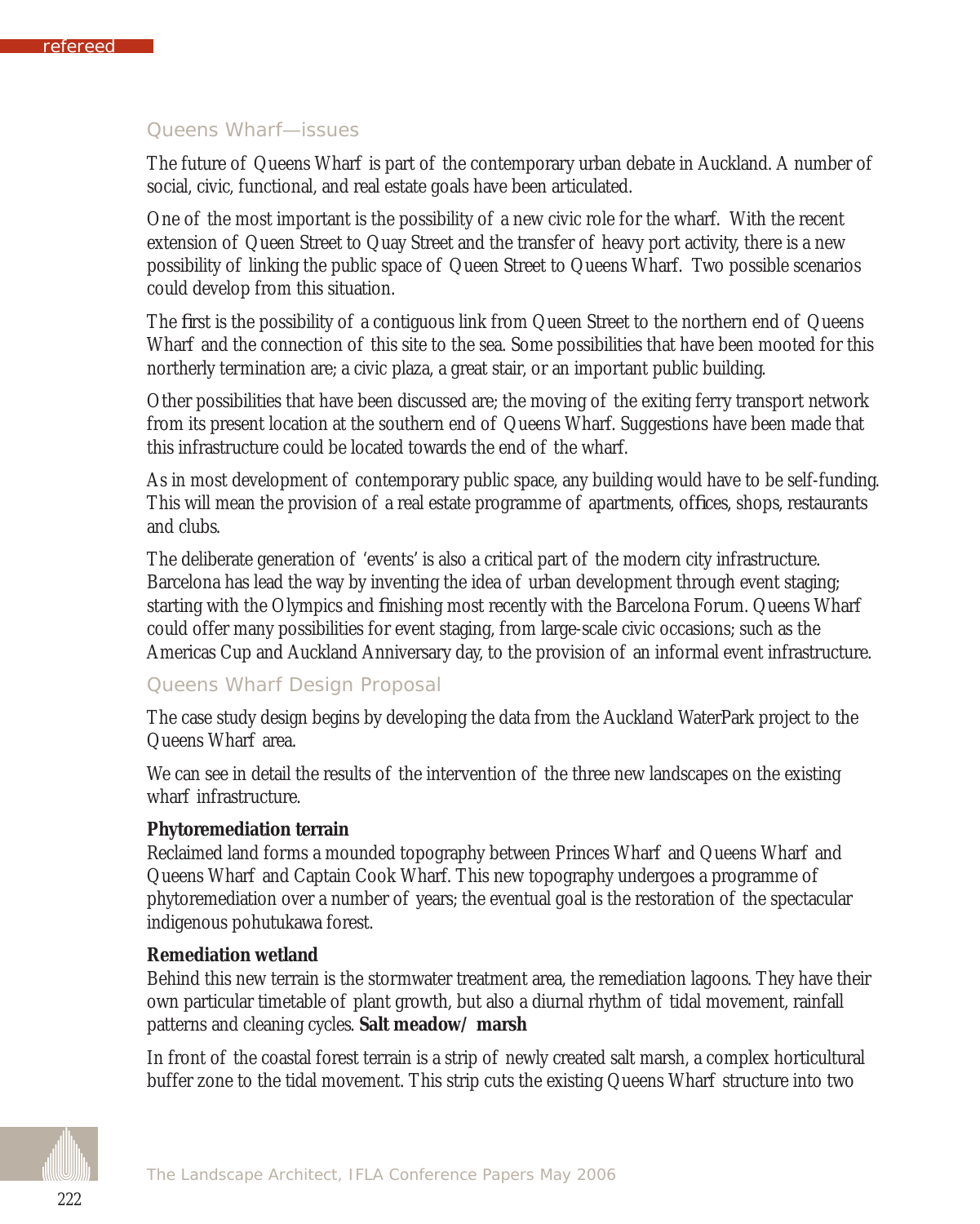### *The garden*

The next part of the project seeks a way to assemble and direct the complex landscape conditions and processes. To develop the project beyond environmental restoration and rehabilitation, the project is searching for a technique that can actively intervene and direct these processes. Why? Because the project at this stage seems to be driven only by a pragmatic logic; the simple functional necessity of cleaning so many litres of contaminated stormwater and so many cubic metres of contaminated fill, combined with the necessary real estate requirements to pay for the projected development.

To develop a prescriptive methodology that leads the project beyond a neoMchargian functionalism, the project looks to techniques associated with the making of gardens.

What have gardens got to do with large-scale environmental design or major waterfront developments?

The way we traditionally construct a garden involves designers making active and instrumental decisions that directly intersect with topographic and horticultural conditions and rhythms. We call these procedures gardening; they result in enclosure, the marking of a boundary, and a delight in the horticultural specimen. Garden making techniques also address the social. The construction of a garden must satisfy complex issues of movement, use, and utility.

These gardening tropes, now as rigorously codified as ancient tribal practice, owe their existence to J.C. Loudon's tireless writing, where he exhaustively codified the rules for the making of the modern garden.<sup>66</sup> One important observation of Loudon's is that the technique of garden making is a system of social adaptation and landscape distinction.

Loudon's writing can help us to identify the connections that exist between the natural world and the garden. How these connections are negotiated, modified, adapted, yet never completely sundered, is highly instructive, as we consider the functional maps and diagrams that have been developed.

Giving these maps an active intention, the project can engage in the sense that gardening can help the design work develop a capacity for deliberate action when confronted with the landscapes of topography, flora, and water.

Loudon's prescriptions also offers us insights into how the complex social agencies of work and pleasure, that are already present on a site, can modify the functional programme of the landscape that has been developed.

The project proposes to take Loudon's techniques for the mediation of the natural world and the social life and abstract them from Victorian domestic ideology, by considering these ideas as techniques. We admire the direct and unforced directionality that the techniques present to us, their possibility foe an active and engaging instrumentality, and we propose to use them with the larger landscape conditions that we have both discovered and developed.

### *The native garden*

Loudon's writing proposes the formation of a gradient, a gradient of horticultural and topographic difference. This can take many shapes; the difference between indigenous and exotic flora, between native and canalised water, and between raw and artificial topography. For example, in what ways

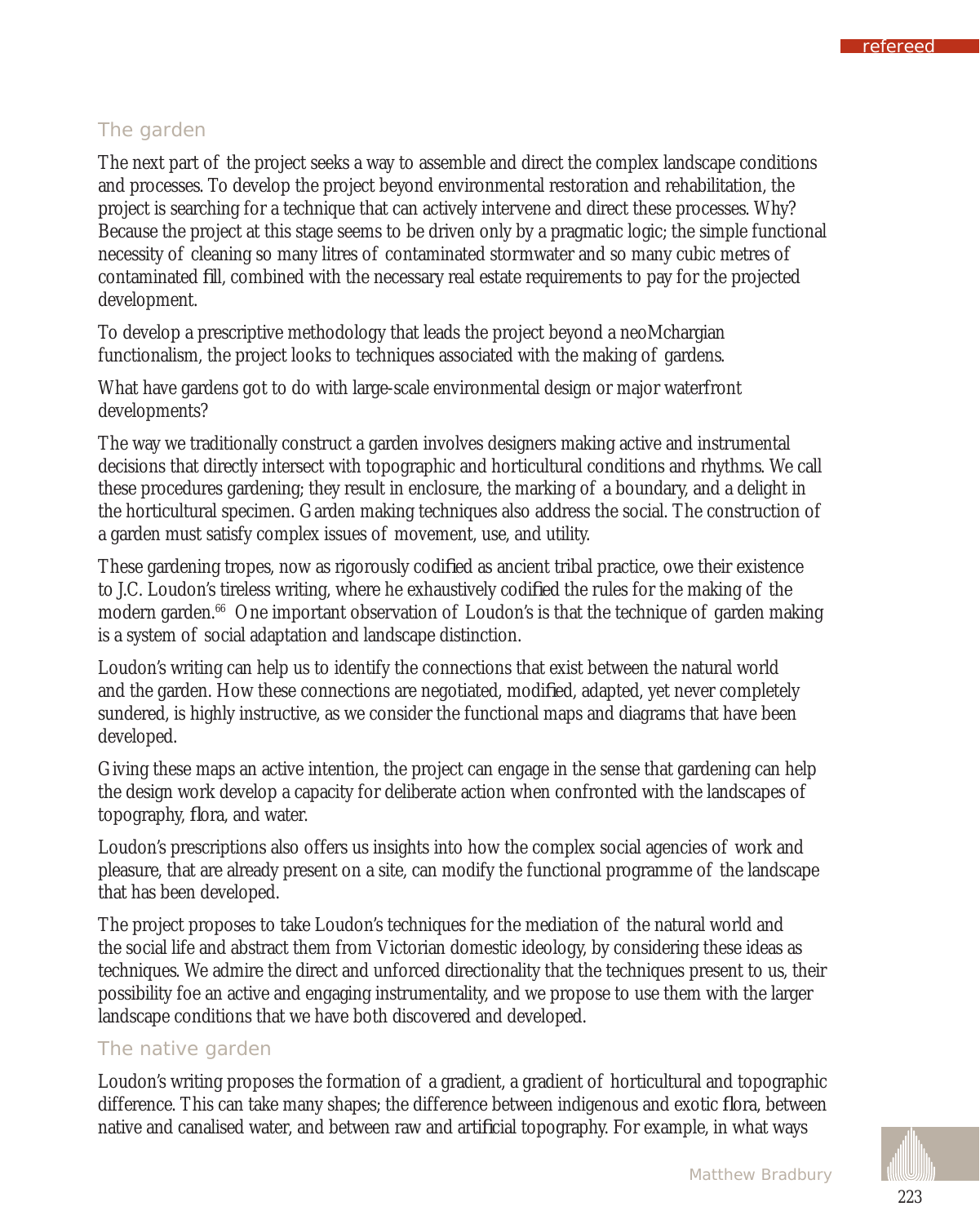could the proposed indigenous landscape present in the phytoremediation mounds, be modified to show distinction?

One possibility, inspired by Loudon's writing, is that a differentiation with native species could be marked through the introduction of exotic species. A more subtle graduation could be the development of a gradient between native species and their Gondwanaland cousins. For example, Metrosideros is a genus of trees native to the Pacific islands. New Caledonia has seven endemic species, Hawai'I has five and New Zealand four. Leptospermum is another Gondwanaland genus, more commonly found in Australia, although there are two species in Malaysia, and one in New Zealand (Tea Tree, *Leptospermum scoparium).* Other common Gondwana species are; Dacrydium, Dysoxlum, and Weinmannia.

Gondwana species could be planted in the public area of the new reclamations as specimens and accompanied by particular topographical treatment. This region could gradually shade into the indigenous example of the particular species.

#### *The social garden*

The first step is to understand and use the existing and conjectured social programmes on the site. We can do this by mapping the present social movements through the day and night and new social movement patterns that are occasioned by both the new landscapes and the new social programmes.

The results can be broadly divided into two groups. The first are movement patterns, north/south, from the city to the end of Queens wharf. The second are movement pattern east/west; this has largely been generated from the new phytoremediation terrain.

What happens when the new ecological landscape, conjectured social programme, and real estate interest converge? What are some ways in which the potential social programme might adapt to the proposed landscape and building programme?

Some scenarios are; Commuters who use the Auckland ferry system need to move smoothly and rapidly into the city. The desire for a contiguous link from water to city plus the functional desire to link transport terminal to city could result in the provision of a tram /people mover along the wharf and through Queen Street.

The second example is the social evening scene, the heavily used waterfront becomes a dense throng of clubbers and partygoers, moving from bar to bar, club to club. The new Queen Wharf could provide a party infrastructure for informal events; sound systems, bars, and toilets that can be plugged in and just as easily dismantled.

The third example is, access from Queen Street to the end of Queens Wharf and the social desire to swim in the newly cleaned harbour could lead to a topographical deformation of the wharf to form a 'beach' to allow swimming and water based activities.

The movement/activity diagram isn't confined to the ground plan but can be mapped in three dimensions, as a series of strata. Each stratum is connected to the ground with a common service core and the exigencies of the structure grid, but other wise free to develop their own form according to their particular functional or social programme. Office/apartment combinations on one floor, a shopping street on another, and a Museum of Pacific Art, are all possibilities.